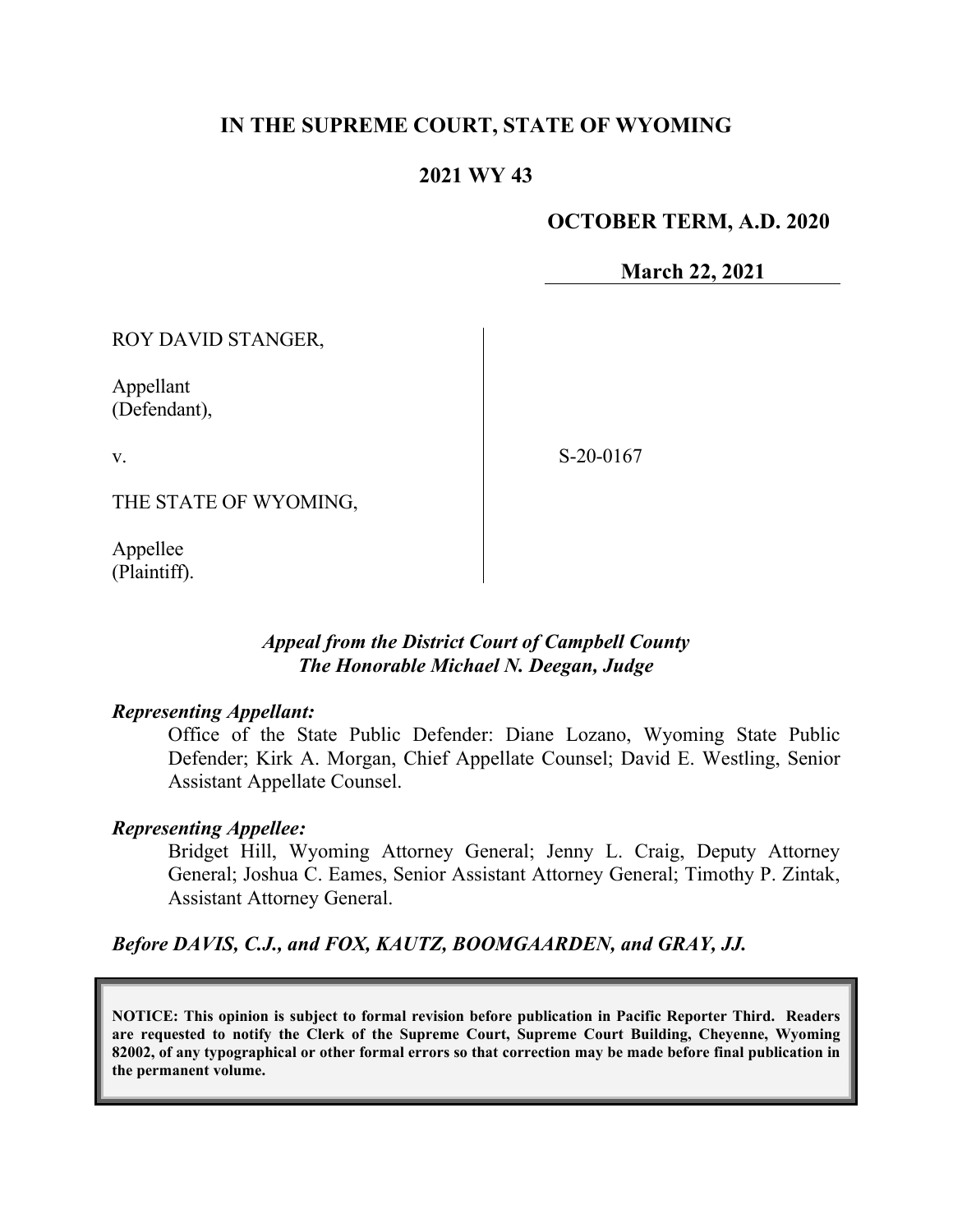### **GRAY, Justice.**

[¶1] Roy David Stanger was charged with possession of methamphetamine, a fourth offense felony based on three prior possession convictions—two in Missouri and one in Sheridan County, Wyoming. Mr. Stanger later entered into a conditional plea agreement reserving his argument that his prior Missouri convictions did not subject him to enhanced penalties because they were not violations of a "similar law" under the Wyoming statute. This appeal followed. We remand.

#### *ISSUE*

[¶2] Mr. Stanger raises one issue on appeal: Did the district court err when it used his prior Missouri convictions as a basis for an enhanced sentence under Wyo. Stat. Ann. § 35-7-1031(c)(i)? Because we cannot determine from the record which statutes or ordinances underlie Mr. Stanger's prior convictions, we do not reach his issue.

### *FACTS*

[¶3] The State charged Mr. Stanger with methamphetamine possession, a felony as a third or subsequent offense under Wyo. Stat. Ann. § 35-7-1031(c)(i)(C). A supplemental affidavit attached to the felony information documented three prior convictions for "misdemeanor possession of a controlled substance" based on a National Crime Information Center (NCIC) report: two from O'Fallon, Missouri, and one from Sheridan County, Wyoming.<sup>[1](#page-1-0)</sup> The affidavit listed the dates of Mr. Stanger's convictions and case numbers, but did not include citations to the statute or code corresponding to those convictions. The State did not attach the NCIC report or certified copies of Mr. Stanger's prior convictions to the supplemental affidavit.

[¶4] Mr. Stanger filed a motion arguing his Missouri convictions did not qualify as "convictions for violations of similar laws in other jurisdictions" under the Wyoming felony enhancement statute.<sup>[2](#page-1-1)</sup> He argued Mo. Ann. Stat. § 195.202 (1989), the Missouri

<span id="page-1-1"></span><span id="page-1-0"></span><sup>&</sup>lt;sup>1</sup> The affidavit incorrectly states Mr. Stanger's convictions occurred in "O'Fallon County, MO." Later, the State introduced evidence documenting his convictions occurred in the city of O'Fallon, Missouri. <sup>2</sup> Wyo. Stat. Ann. § 35-7-1031(c)(i) provides in relevant part:

<sup>(</sup>c) It is unlawful for any person knowingly or intentionally to possess a controlled substance unless the substance was obtained directly from, or pursuant to a valid prescription or order of a practitioner while acting in the course of his professional practice, or except as otherwise authorized by this act. . . . Any person who violates this subsection:

<sup>(</sup>i) And has in his possession a controlled substance in the amount set forth in this paragraph is guilty of a misdemeanor punishable by imprisonment for not more than twelve (12) months, a fine of not more than one thousand dollars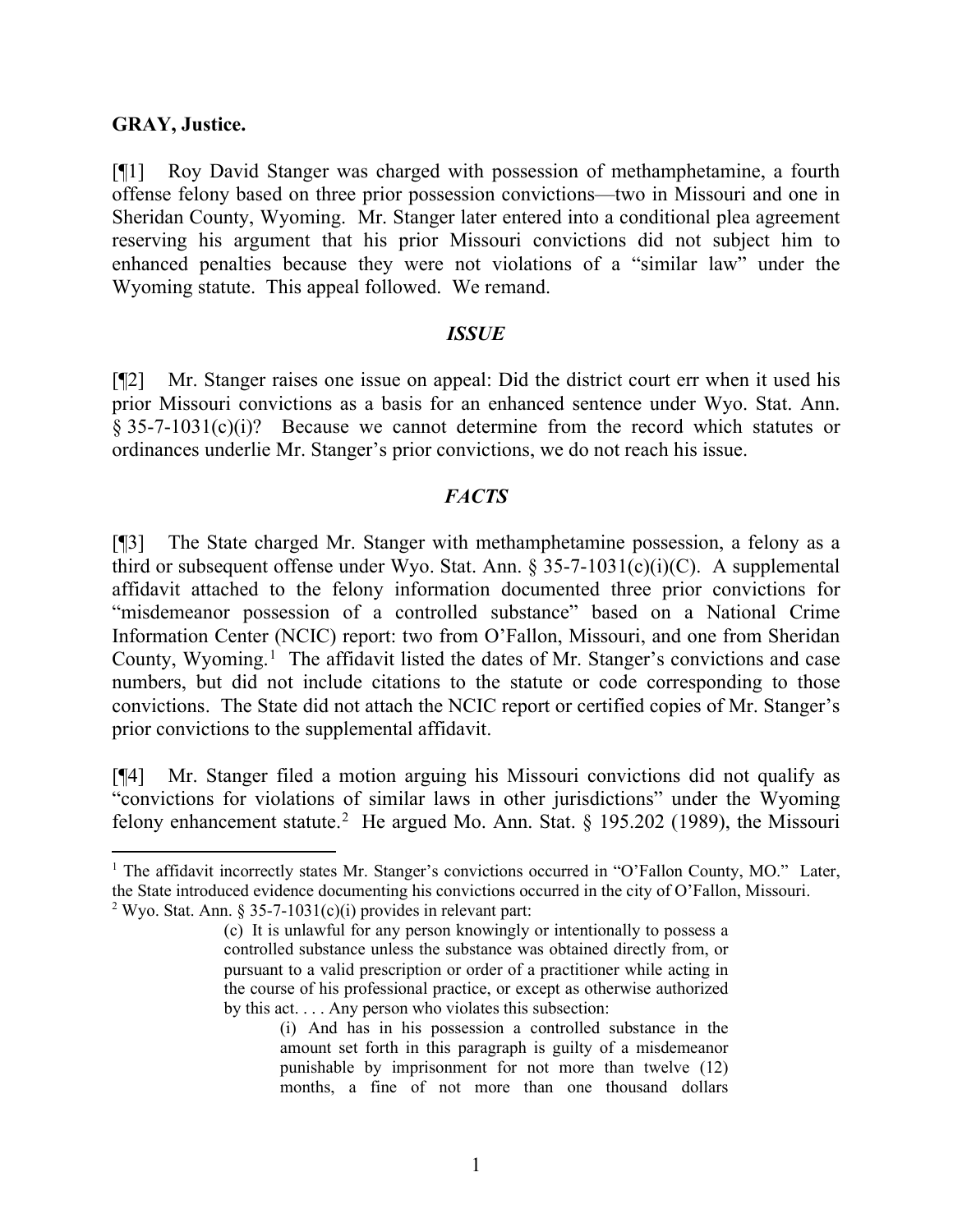statute prohibiting possession of controlled substances in effect at the time of his Missouri convictions, did not contain a sentencing enhancement provision and was therefore dissimilar to Wyo. Stat. Ann.  $\S 35-7-1031(c)(i).$  $\S 35-7-1031(c)(i).$  $\S 35-7-1031(c)(i).$ <sup>3</sup> The State did not file a response, but argued at the motion hearing that the Missouri statute was similar to Wyo. Stat. Ann.  $\S 35-7-1031(c)(i)$  and qualified as a basis for sentence enhancement because the elements of the underlying crimes were comparable. The district court agreed with the State and denied Mr. Stanger's motion.

[¶5] Mr. Stanger later entered into a conditional guilty plea agreement reserving the right to appeal his conviction based on his argument that Mo. Ann. Stat. § 195.202 (1989) was not a "similar law" for purposes of sentence enhancement. Mr. Stanger's Notice of Intent to Enter Conditional Plea stated

> that the issue of whether Mo. [Ann.] Stat. § 195.202 (1989) is similar for purposes of enhancement pursuant to W.S. § 35-7-  $1031(c)(i)$  is a dispositive issue insofar as if the Defendant's prior Missouri convictions cannot be used to enhance the instant possession offense to a felony, then the Defendant is improperly charged with a felony offense, and a conviction of such a felony offense cannot stand[.]

The State verified and consented to the conditional plea as stated in Mr. Stanger's Notice of Intent.

[¶6] At the change of plea hearing, the State introduced a "defendant history report" obtained through the O'Fallon, Missouri, Municipal Court (the O'Fallon report). The O'Fallon report listed three "possession [of] marijuana/synthetic" convictions—one

> (\$1,000.00), or both. *Any person convicted for a third or subsequent offense under this paragraph, including convictions for violations of similar laws in other jurisdictions, shall be imprisoned for a term not more than five (5) years, fined not more than five thousand dollars (\$5,000.00), or both.*

Wyo. Stat. Ann. § 35-7-1031(c)(i) (LexisNexis 2019) (emphasis added).

<span id="page-2-0"></span> $3$  Mo. Ann. Stat. § 195.202 (1989) reads as follows:

1. Except as authorized by sections 195.005 to 195.425, it is unlawful for any person to possess or have under his control a controlled substance.

2. Any person who violates this section with respect to any controlled substance except thirty-five grams or less of marijuana is guilty of a class C felony.

3. Any person who violates this section with respect to not more than thirty-five grams of marijuana is guilty of a class A misdemeanor.

Mo. Ann. Stat. § 195.202 (West 1989).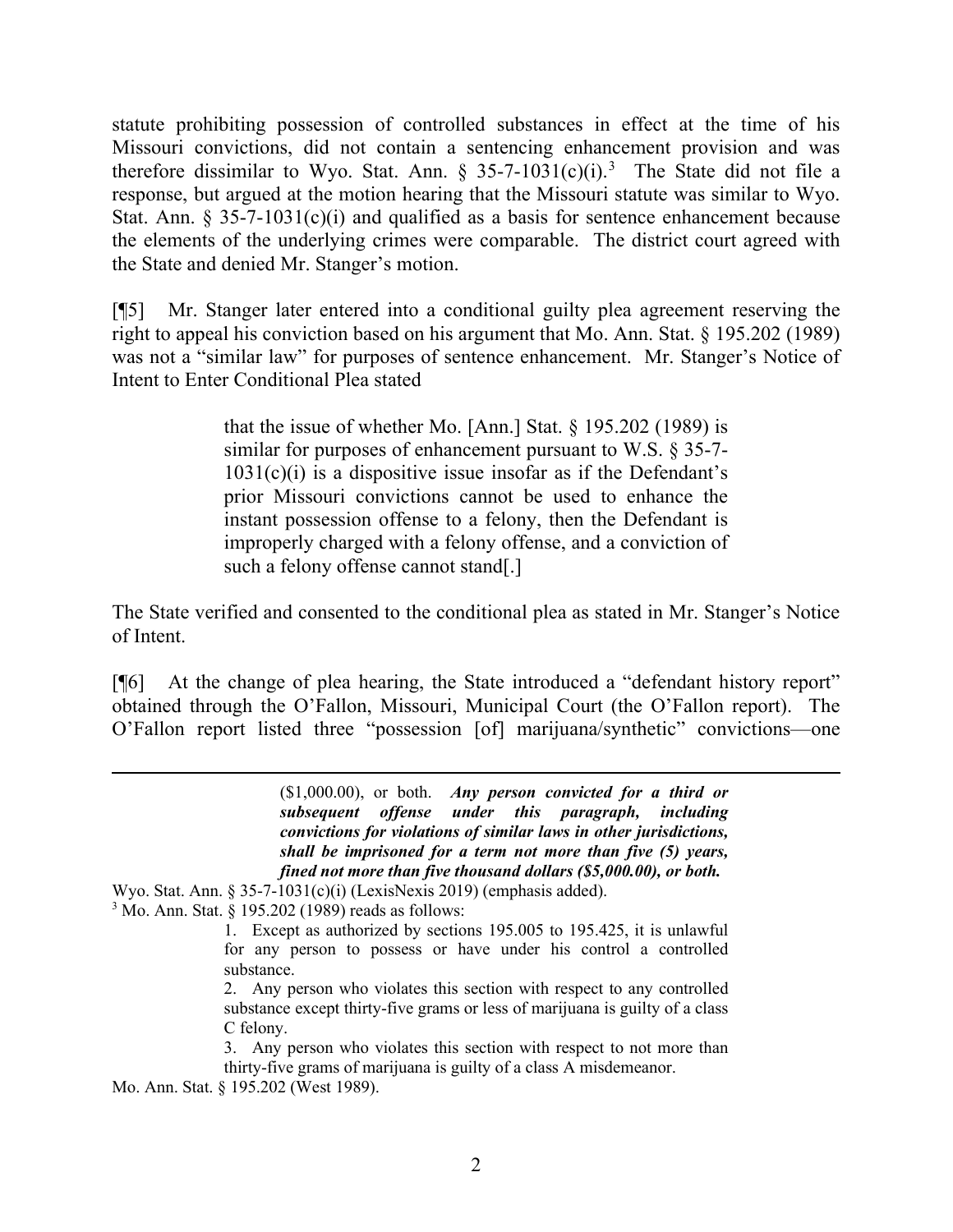entered in 2005, one entered in 2006, and one entered in 2007. [4](#page-3-0) The report did not contain citations to the code or statute corresponding to the convictions. Despite the introduction of the O'Fallon report, neither Mr. Stanger nor the State raised a possible disparity in the source of Mr. Stanger's Missouri convictions—that the convictions might arise from a violation of municipal code rather than the previously argued state statute. The district court accepted Mr. Stanger's plea and later sentenced him in accordance with the plea agreement. This appeal followed.

## *STANDARD OF REVIEW*

[¶7] We would normally apply a de novo standard of review to the question of whether the Missouri possession statute is a "similar law" to Wyo. Stat. Ann.  $\S$  35-7-1031(c)(i). *Spreeman v. State*, 2012 WY 88, ¶ 6, 278 P.3d 1159, 1161 (Wyo. 2012); *Ramirez v. State*, 2016 WY 128, ¶ 7, 386 P.3d 348, 349 (Wyo. 2016) ("We apply a de novo standard of review to issues of statutory interpretation."). However, here, we do not reach the statutory interpretation question. We examine the circumstances of this case in light of our caselaw recognizing that a plea agreement is a contract between the State and the defendant to which we apply general principles of contract law. *Mendoza v. State*, 2016 WY 31, ¶ 26, 368 P.3d 886, 895 (Wyo. 2016) (quoting *Deeds v. State*, 2014 WY 124, ¶ 14, 335 P.3d 473, 478 (Wyo. 2014)).

### *DISCUSSION*

[¶8] On appeal, Mr. Stanger renews his argument that his Wyoming conviction was improperly enhanced because Mo. Ann. Stat. § 195.202 is not a "similar law" contemplated under Wyo. Stat. Ann. § 35-7-1031(c)(i). In response, the State raises a new argument. It contends Mr. Stanger was not convicted under Mo. Ann. Stat. § 195.202 but was convicted of a municipal ordinance violation. The State maintains because Mr. Stanger's argument is incorrectly premised on the state-level statute, we should decline to consider his appeal.

[¶9] The uncertainty regarding the statutory foundation for the charges raises questions about the validity of the plea agreement. In *Holcomb v. State*, the defendant entered a conditional guilty plea in exchange for the State's promise it would recommend deferred prosecution to the sentencing court. *Holcomb v. State*, 2007 WY 131, 165 P.3d 105 (Wyo. 2007). In a prior Colorado case, however, the defendant had received a "deferred judgment," rendering him ineligible for deferred prosecution in Wyoming. *Id.* ¶ 5, 165

<span id="page-3-0"></span><sup>&</sup>lt;sup>4</sup> At the change of plea hearing, the district court noted discrepancies between the convictions listed in the NCIC report—which documented only two possession convictions—and the O'Fallon report. Mr. Stanger conceded he had been convicted of "at least two" prior convictions for possession of marijuana in O'Fallon, occurring in 2005 and 2006.